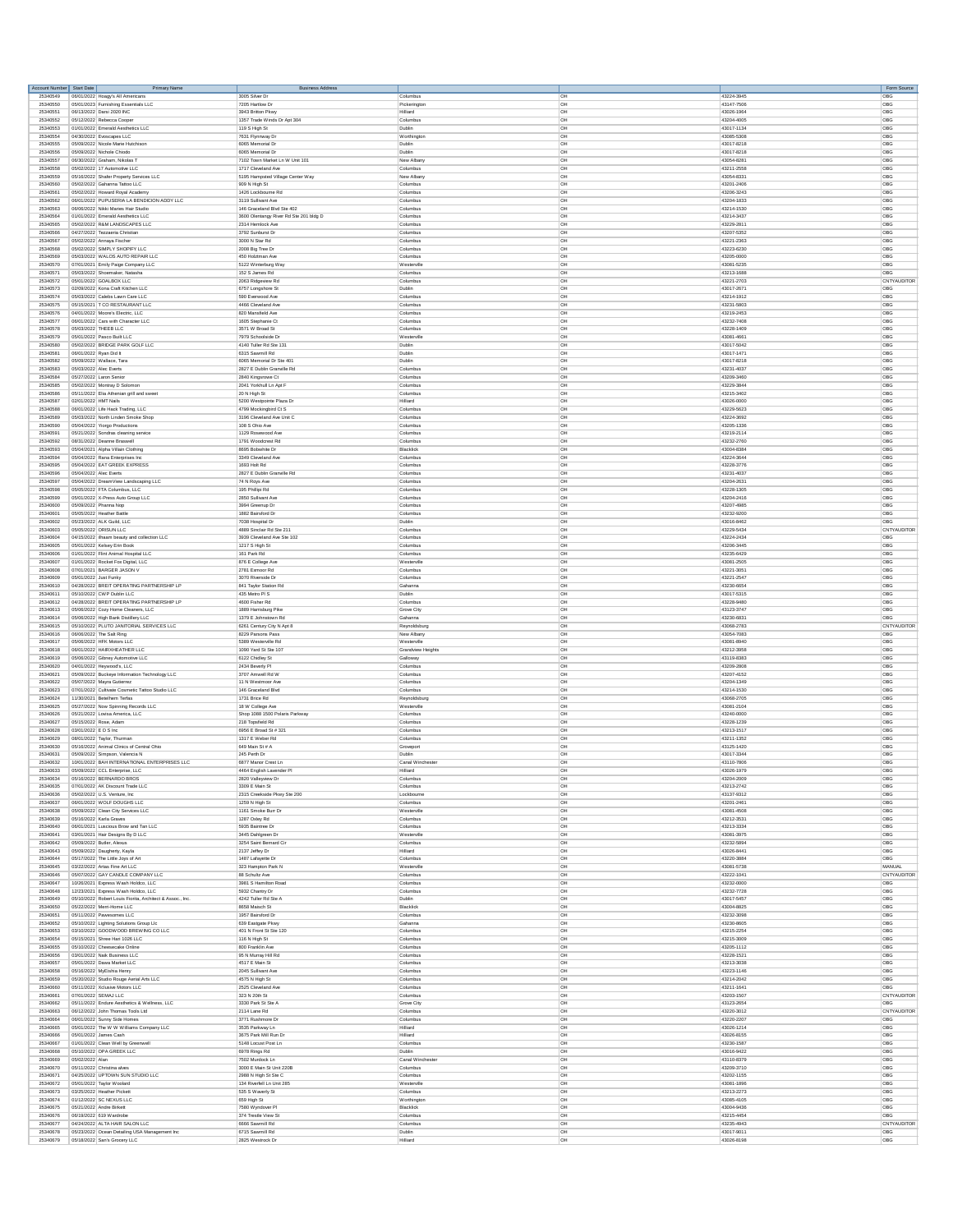| Account Number Start Date |                          | Primary Name                                                                                            | <b>Business Address</b>                                         |                                 |                      |                          | Form Source        |
|---------------------------|--------------------------|---------------------------------------------------------------------------------------------------------|-----------------------------------------------------------------|---------------------------------|----------------------|--------------------------|--------------------|
| 25340680                  |                          | 05/12/2022 Solaredo Handmade Jewelry                                                                    | 630 Whilehaven Ct                                               | Westerville                     | OH                   | 43081-3772               | OBG                |
| 2534068                   |                          | 06/17/2022 Cream Camino Enterprises LLC                                                                 | 1319 Thurell Rd                                                 | Columbus                        | OH                   | 43229-5166               | OBG                |
| 25340682                  |                          | 09/01/2022 Eye Expressions LLC                                                                          | 2840 Stelzer Rd                                                 | Columbus                        | <b>OH</b>            | 43219-3133               | OBG                |
| 25340683<br>25340684      |                          | 05/12/2022 62 WEST TIRES LLC<br>06/01/2022 GMD Group of Ohio LLC                                        | 2155 Harrisburg Pike<br>2465 E Dublin Granville Rd              | Grove City<br>Columbus          | OH<br><b>OH</b>      | 43123-1018<br>43229-3521 | OBG<br>OBG         |
| 25340685                  |                          | 04/16/2022 Inflatable Thrills LLC                                                                       | 3488 Clipperway Ln                                              | Columbus                        | <b>OH</b>            | 43221-4808               | OBG                |
| 25340686                  |                          | 04/01/2022 Dana Kitchin                                                                                 | 4394 Parkway Centre Dr                                          | Grove City                      | OH                   | 43123-8153               | OBG                |
| 25340687                  |                          | 04/04/2022 FAMILY OWNED CORNER STORE                                                                    | 4420 Walford St                                                 | Columbus                        | loH                  | 43224-1453               | <b>ORG</b>         |
| 25340688                  |                          | 06/15/2022 QUALLS, ROXANNE                                                                              | 6545 Market Ave N Ste 100                                       | Canton                          | OH                   | 44721-2430               | CNTYAUDITOR        |
| 25340689<br>25340690      |                          | 05/13/2022 Discovery Gadget LLC<br>04/26/2022 TB&G Trolley LLC                                          | 3488 Clipperway Ln<br>212 Kelton Ave Stalls 5-7 & 12-13 & 20-21 | Columbus<br>Columbus            | <b>OH</b><br>OH      | 43221-4808<br>43205-2884 | OBG<br>OBG         |
| 25340691                  |                          | 12/14/2022 Aicha fashions inc                                                                           | 3295 Stirling Brg                                               | Canal Winchester                | <b>OH</b>            | 43110-8291               | OBG                |
| 25340692                  |                          | 03/08/2021 MARKSEXPRESS                                                                                 | 3319 Liv Moor D                                                 | Columbus                        | OH                   | 43227-3550               | OBG                |
| 25340693                  | 05/01/2022 CrepeSTop     |                                                                                                         | 2714 Bethel Rd                                                  | Columbus                        | OH                   | 43220-2217               | OBG                |
| 25340694                  |                          | 05/16/2022 Ordonez Enterprises LLC                                                                      | 3530 W DUBLIN GRANVILLE RD                                      | COLUMBUS                        | OH                   | 43235-0000               | CNTYAUDITOR        |
| 25340695                  |                          | 05/16/2022 Rodgers Garage, LLC                                                                          | 975 W Walnut St                                                 | Canal Winchester                | OH                   | 43110-9436               | OBG                |
| 25340696                  |                          | 05/01/2022 4EVER SCENTED LLC                                                                            | 5783 Cleveland Ave                                              | Columbus                        | <b>OH</b>            | 43231-2831               | OBG                |
| 25340697<br>25340698      |                          | 05/16/2022 River Grand Renovation<br>05/16/2022 FINISH LINE TIRES LLC                                   | 3322 Hunt Club Rd N<br>3769 Cleveland Ave                       | Westerville<br>Columbus         | OH<br><b>OH</b>      | 43081-3943<br>43224-2422 | OBG<br>OBG         |
| 25340699                  |                          | 05/09/2022 5346GS LLC                                                                                   | 5346 Sinclair Ro                                                | Columbus                        | OH                   | 43229-5002               | OBG                |
| 25340700                  |                          | 05/03/2022 Gi's Barber Beauty Salon LLC                                                                 | 5434 W Rmad St                                                  | Columbus                        | <b>OH</b>            | 43228-1155               | OBG                |
| 25340701                  |                          | 05/23/2022 DELGADO, OMAR A RODRIGUEZ                                                                    | 2664 Lilypark Dr                                                | Columbus                        | OH                   | 43219-5542               | OBG                |
| 25340702                  |                          | 05/27/2022 Danielle lvery                                                                               | 1557 Lewes Castle Dr                                            | Grove City                      | OH                   | 43123-4038               | OBG                |
| 25340703                  |                          | 07/16/2022 MelloMellowCurbsideBitesCarfe                                                                | 3990 Elaine PI N                                                | Columbus                        | <b>OH</b>            | 43227-3695               | OBG                |
| 25340704<br>25340705      |                          | 05/16/2022 Istina Tsoukou Mbaya<br>03/23/2022 Julie Tire Service                                        | 2236 S Hamilton Rd Ste 201A<br>727 Harrisburg Pike              | Columbus<br>Columbus            | OH<br>OH             | 43232-4381<br>43223-2104 | OBG<br>OBG         |
| 25340706                  |                          | 07/01/2022 Miller, Mariah                                                                               | 3988 Marsol Ave                                                 | Grove City                      | OH                   | 43123-8893               | OBG                |
| 25340707                  |                          | 05/23/2022 Joseph Steel                                                                                 | 5048 Mount Row                                                  | New Alban                       | <b>OH</b>            | 43054-9360               | OBG                |
| 25340708                  |                          | 06/01/2022 Phantom Fireworks Showrooms LLC                                                              | 1700 Buckeye PI                                                 | Grove City                      | OH                   | 43123-9833               | OBG                |
| 25340709                  |                          | 04/19/2022 TOJS Enterprises LLC                                                                         | 6011 E Main St                                                  | Columbus                        | <b>OH</b>            | 43213-3356               | OBG                |
| 25340710                  |                          | 05/13/2022 N & T Enterprises LLC                                                                        | 2371-2375 N High St                                             | Columbus                        | <b>I</b> OH          | 43202-2921               | <b>OBG</b>         |
| 25340711<br>25340712      |                          | 05/26/2022 Franklin Communications Inc<br>05/27/2022 Leekwan B Phommarath                               | 4401 Carriage Hill Ln<br>6611 Harshman Ct                       | Columbus<br>Reynoldsburg        | OH<br>OH             | 43220-3837<br>43068-5020 | OBG<br>OBG         |
| 25340713                  |                          | 04/01/2022 United Talent 3 LLC                                                                          | 3700 Lacon Rd Ste D                                             | Hilliard                        | OH                   | 43026-2222               | OBG                |
| 25340714                  |                          | 08/05/2021 Pelino Enterprises LLC                                                                       | 245 King Ave                                                    | Columbu                         | loH                  | 43201-2795               | OBG                |
| 25340715                  |                          | 04/01/2022 Express Wash Holdco, LLC                                                                     | 455 Morrison Rd                                                 | Gahanna                         | OH                   | 43230-3365               | OBG                |
| 25340716                  |                          | 09/01/2022 J.B.I REALITY HOUSE LLC                                                                      | 5741 Emporium Sq                                                | Columbus                        | <b>OH</b>            | 43231-2801               | OBG                |
| 25340717                  | 05/17/2022 Deja Taylor   |                                                                                                         | 3121 Earlington Ln                                              | Reynoldsburg                    | OH                   | 43068-4094               | OBG                |
| 25340718<br>25340719      |                          | 08/30/2022 Graham Nikolas T<br>05/15/2022 God And Me We Cool LLC                                        | 7102 Town Market Ln W<br>1933 E Dublin Granville Rd # 121       | New Albam<br>Columbus           | loH<br>OH            | 43054-8286<br>43229-3508 | OBG<br>OBG         |
| 25340720                  |                          | 06/10/2022 Kyle Williams                                                                                | 1734 E Long St Apt Q                                            | Columbus                        | OH                   | 43203-2054               | OBG                |
| 25340721                  |                          | 04/15/2022 Easy Garden Relaxation LLC                                                                   | 1693 W Lane Av                                                  | Columbus                        | <b>OH</b>            | 43221-3339               | OBG                |
| 25340722                  |                          | 04/19/2022 Happy Nation Brand Management, LLC                                                           | 4 Limited Pkwy E                                                | Reynoldsburg                    | OH                   | 43068-5300               | OBG                |
| 25340723                  | 06/30/2022 JLMoves       |                                                                                                         | 6600 Seahurst Dr                                                | Canal Winchester                | <b>OH</b>            | 43110-9014               | OBG                |
| 25340724                  |                          | 06/30/2022 TEES FROM HEAVEN                                                                             | 2187 Shadow Rock Dr                                             | Columbus                        | OH                   | 43219-6508               | OBG                |
| 25340725                  |                          | 06/15/2022 Spark Plug Vape Shop                                                                         | 1188 Hillridge Rd                                               | Reynoldsburg                    | <b>OH</b>            | 43068-2124               | OBG                |
| 25340726<br>25340727      |                          | 05/24/2022 Christina Warren<br>08/01/2022 Community Bridge                                              | 1456 E 20th Ave<br>4266 Sibley Ave                              | Columbus<br>Columbus            | OH<br>OH             | 43211-2512<br>43227-2411 | OBG<br>OBG         |
| 25340728                  |                          | 07/01/2022 Pawsome Pups LLC                                                                             | 5466 N High St                                                  | Columbus                        | <b>OH</b>            | 43214-1128               | OBG                |
| 25340729                  |                          | 05/18/2022 Freedom City Collective LLC                                                                  | 1319 Fletcher D                                                 | Reynoldsburg                    | OH                   | 43068-1326               | OBG                |
| 25340730                  |                          | 04/19/2022 LDT Property management LLC                                                                  | 1772 Noe Bixby Rd                                               | Columbus                        | <b>OH</b>            | 43232-2635               | OBG                |
| 25340731                  |                          | 05/30/2022 Caroline Caskey                                                                              | 5054 Snowy Creek Dr                                             | Grove City                      | OH                   | 43123-8076               | OBG                |
| 25340732<br>25340733      |                          | 05/16/2022 BARAKO INTERNATIONAL MARKET, LLC<br>05/19/2022 W Nail Bar Holdings LLC                       | 3955 Cleveland Ave                                              | Columbus<br>Dublin              | <b>OH</b><br>OH      | 43224-2434<br>43017-1110 | OBG<br>OBG         |
| 25340734                  |                          | 08/15/2022 JMM Honest LLC                                                                               | 98 N High St<br>567 E Livingston Ave                            | Columbus                        | <b>OH</b>            | 43215-5546               | OBG                |
| 25340735                  |                          | 06/01/2022 Shalabi Tobacco In                                                                           | 4725 Reed Rd                                                    | Upper Arlington                 | OH                   | 43220-3099               | OBG                |
| 25340736                  |                          | 01/01/2022 Jordan Towing LLC                                                                            | 5793 Shortbridge Lr                                             | Hilliard                        | OH                   | 43026-7866               | OBG                |
| 25340737                  |                          | 06/01/2022 The Dublin Nail Clinic LLC                                                                   | 7907 Thornfield Ln                                              | Columbus                        | OH                   | 43235-1894               | OBG                |
| 25340738                  |                          | 04/01/2022 Columbus Proper Hair Studio LLC                                                              | 1885 W 5th Ave                                                  | Columbus                        | OH                   | 43212-2363               | OBG                |
| 25340739<br>25340740      |                          | 05/27/2022 Blossom Saloms                                                                               | 1266 W 5th Ave<br>283 Bertram Dr                                | Columbus<br>Gahanna             | loH<br>OH            | 43212-2506<br>43230-365  | OBG<br>OBG         |
| 25340741                  |                          | 06/01/2022 Hustlers Society LTD<br>05/27/2022 Now Spinning Records LLC                                  | 18 W College Ave                                                | Westerville                     | <b>OH</b>            | 43081-2104               | OBG                |
| 25340742                  |                          | 05/19/2022 KALI AFFECT LLC                                                                              | 1662 Harrisburg Pike Apt 201                                    | Columbus                        | OH                   | 43223-0002               | CNTYAUDITOR        |
| 25340743                  | 04/01/2022 Xariable Inc. |                                                                                                         | 797 N Wall St Ste 201                                           | Columbus                        | <b>OH</b>            | 43215-2963               | OBG                |
| 25340744                  |                          | 07/01/2022 Pearce Auto Sales LLC                                                                        | 1160 Alum Creek Dr                                              | Columbus                        | OH                   | 43209-2720               | OBG                |
| 25340745                  |                          | 08/26/2022 AT DOLLAR & BEYOND                                                                           | 4270 N High St                                                  | Columbus                        | OH                   | 43214-3048               | OBG                |
| 25340746                  |                          | 03/31/2022 Miracle pannell                                                                              | 5484 Courage Dr                                                 | New Alban                       | <b>OH</b>            | 43054-7616               | OBG                |
| 25340747<br>25340748      |                          | 05/20/2022 Rice Cristina D<br>04/25/2022 Gooseegg LLC                                                   | 5830 Robert Paul P<br>3586 Indianola Ave                        | Columbus<br>Columbus            | OH<br><b>OH</b>      | 43231-2912<br>43214-3758 | OBG<br>OBG         |
| 25340749                  |                          | 07/01/2022 National Auto Acceptance Corporation                                                         | 581 E Livingston Ave                                            | Columbus                        | OH                   | 43215-5546               | OBG                |
| 25340750                  |                          | 05/01/2022 D H Lee Corporation                                                                          | 4600 International Gtwy Spc 245                                 | Columbus                        | <b>OH</b>            | 43219-1779               | OBG                |
| 25340751                  |                          | 06/20/2022 Damon Lamont Jefferson JR                                                                    | 3554 Woody Way                                                  | Canal Wincheste                 | OH                   | 43110-9642               | OBG                |
| 25340752                  |                          | 04/01/2022 Central Ohio Orthodontic Lab, LLC                                                            | 2673 Sawbury Blvd                                               | Columbus                        | OH                   | 43235-4582               | OBG                |
| 25340753                  |                          | 05/23/2022 Fade Aesthetics LLC<br>04/28/2022 SAI RIDHAAN LLC                                            | 3796 Broadway                                                   | Grove City                      | <b>OH</b>            | 43123-2235               | OBG                |
| 25340754<br>25340755      |                          | 07/01/2022 Humans, Inc.                                                                                 | 1313 W Saint James Lutheran Ln<br>756 Harmon Ave                | Columbus<br>Columbus            | OH<br><b>OH</b>      | 43228-9759<br>43223-2413 | OBG<br>OBG         |
| 25340756                  |                          | 05/19/2022 DRIVE N GO DRIVE THRU LLC                                                                    | 4827 E Main St                                                  | Columbus                        | OH                   | 43213-3161               | OBG                |
| 25340757                  |                          | 06/09/2022 ieanclaude ba                                                                                | 1297 Parsons Aw                                                 | Columbus                        | <b>OH</b>            | 43206-3641               | OBG                |
| 25340758                  |                          | 05/21/2022 Dominique Flaksberg                                                                          | 1249 Neil Ave                                                   | Columbus                        | OH                   | 43201-3147               | OBG                |
| 25340759                  |                          | 05/01/2022 Pasco Built LLC                                                                              | 7979 Schoolside Dr                                              | Westerville                     | <b>OH</b>            | 43081-4661               | OBG                |
| 25340760                  |                          | 06/01/2022 CEC Turf & Tractor, LLC<br>05/22/2022 Ahmed saber                                            | 1320 Dublin Rd Ste 100                                          | Columbus                        | OH<br>OH             | 43215-1187<br>43231-3155 | OBG<br>OBG         |
| 25340761<br>25340762      |                          | 05/16/2022 Golden Gate Brands Ltd                                                                       | 5461 Arroyo Ct<br>1937 Cardinal Trail Dr                        | Columbus<br>Gallowa             | OH                   | 43119-8496               | ORG                |
| 25340763                  |                          | 04/01/2022 Bordner, Maxwell G                                                                           | 170 Rivers Edge Way                                             | Gahanna                         | OH                   | 43230-2571               | OBG                |
| 25340764                  |                          | 01/03/2022 Alnaima Boutique LLC                                                                         | 3248 Cleveland Ave Ste 20                                       | Columbu                         | OH                   | 43224-3615               | OBG                |
| 25340765                  |                          | 05/22/2022 BISDAK DISTRIBUTION.                                                                         | 3000 Scioto Pl                                                  | Columbu                         | OΗ                   | 43221-4754               | OBG                |
| 25340766                  |                          | 05/23/2022 Heywood's, LLC                                                                               | 2434 Beverly PI                                                 | Columbus                        | <b>OH</b>            | 43209-2808               | OBG                |
| 25340767<br>25340768      |                          | 03/01/2022 The Garden Finesser Itd<br>06/01/2022 Nail Behavior, LLC                                     | 1190 E Broad St Apt B1<br>21 E Kossuth St                       | Columbus<br>Columbus            | OH<br><b>OH</b>      | 43205-1351<br>43206-2001 | OBG<br>OBG         |
| 25340769                  |                          | 03/09/2022 123 INFINITY LIMITED                                                                         | 5042 N High St                                                  | Columbus                        | OH                   | 43214-1524               | OBG                |
| 25340770                  |                          | 06/01/2022 Meathead Ventures LLC                                                                        | 5283 W Broad St                                                 | Columbus                        | OH                   | 43228-1160               | OBG                |
| 25340771                  |                          | 05/23/2022 Mustafa Investment Group Inc                                                                 | 2750 S Hamilton Rd                                              | Columbus                        | <b>OH</b>            | 43232-4996               | OBG                |
| 25340772                  |                          | 05/22/2022 Erickson Made, LLC                                                                           | 405 Waggoner Rd                                                 | Reynoldsburg                    | <b>OH</b>            | 43068-9729               | OBG                |
| 25340773<br>25340774      |                          | 05/22/2022 SARAH MICHELLE NP REVIEW LLC<br>05/17/2022 1306 W Broad LLC                                  | Remote Location<br>1306 W Broad St                              | Columbus<br>Columbus            | OH<br>OH             | 43004-0000<br>43222-1362 | OBG<br>CNTYAUDITOR |
| 25340775                  |                          | 05/24/2022 UBAH HENNA DESIGNS                                                                           | 3242 Westerville Rd                                             | Columbus                        | <b>OH</b>            | 43224-3749               | OBG                |
| 25340776                  |                          | 04/01/2022 MOFADA LLC                                                                                   | 1704 Parsons Ave                                                | Columbus                        | OH                   | 43207-1219               | OBG                |
| 25340777                  |                          | 04/01/2022 DUBLIN ROCKS & MINERALS LLC                                                                  | 5911 Karric Square Dr                                           | Dublin                          | <b>OH</b>            | 43016-4244               | OBG                |
| 25340778                  |                          | 04/06/2022 RICKENBACKER FOOD SERVICES LLC                                                               | 2560 London Groveport Rd                                        | Grovepor                        | <b>OH</b>            | 43125-9418               | OBG                |
| 25340779                  |                          | 05/23/2022 Ashley Mayo                                                                                  | 2211 Ridgeway Ave                                               | Columbus                        | <b>OH</b>            | 43219-2674               | OBG                |
| 25340780<br>25340781      |                          | 01/01/2023 Yellow Label LLC<br>05/01/2022 High Output Power Washing, LLC                                | 575 Evening St<br>5383 Meadowlark Psge                          | Worthington<br>Canal Winchester | loH<br>OH            | 43085-3529<br>43110-8220 | OBG<br>OBG         |
| 25340782                  |                          | 06/04/2022 Shekeena Bates                                                                               | 4725 Heathstead Dr Apt B                                        | Dublin                          | <b>OH</b>            | 43016-5300               | OBG                |
| 25340783                  |                          | 05/31/2022 namola, elizabeth                                                                            | 2458 N 4th St                                                   | Columbus                        | OH                   | 43202-2707               | OBG                |
| 25340784                  |                          | 05/01/2022 ArtWheels Garage, LLC                                                                        | 3740 Kilmuir Dr                                                 | Columbus                        | <b>OH</b>            | 43221-5606               | OBG                |
| 25340785                  |                          | 02/01/2021 Next Level Lounge LLC                                                                        | 1381 S Hamilton Rd                                              | Columbus                        | OH                   | 43227-1306               | OBG                |
| 25340786                  |                          | 05/24/2022 RABBYS FOOD LLC                                                                              | 4645 Tuttles View Dr                                            | Dublin                          | <b>OH</b>            | 43016-1283               | OBG                |
| 25340787<br>25340788      |                          | 05/30/2022 Triple C-Collaborative Creative Collections-Candle Company<br>05/29/2022 Sovanntra Lisa Keth | 3656 Roxmore Ct<br>909 N High St                                | Columbus<br>Columbus            | $\overline{C}$<br>OH | 43232-3613<br>43201-2406 | <b>ORG</b><br>OBG  |
| 25340789                  |                          | 05/24/2022 Black Hippy Inc.                                                                             | 132 N James Rd                                                  | Columbus                        | loH                  | 43213-1019               | OBG                |
| 25340790                  |                          | 11/29/2021 KUT CITY BARBERSHOP LLC                                                                      | 1485 E Dublin Granville Rd                                      | Columbus                        | OH                   | 43229-3305               | OBG                |
| 25340791                  |                          | 05/25/2022 Bovitas store                                                                                | 2000 Lake Crest Dr                                              | Grove City                      | <b>OH</b>            | 43123-4933               | OBG                |
| 25340792                  |                          | 05/01/2022 LAUFMAN, LESLIE                                                                              | 4272 Dublin Rd                                                  | Columbus                        | OH                   | 43221-5000               | OBG                |
| 25340793                  |                          | 05/21/2022 X-Clusive Empowerment Network                                                                | 5546 Labrador Ln                                                | Columbus                        | <b>OH</b>            | 43232-5898               | OBG                |
| 25340794                  |                          | 05/27/2022 Katherine Vasey                                                                              | 2059 Park Run Dr Apt C                                          | Columbus                        | OH                   | 43220-2440<br>43215-2092 | OBG<br>OBG         |
| 25340795<br>25340796      |                          | 06/01/2022 Sonata Ventures LLC<br>04/01/2022 KO JIANG FOOD INC                                          | 800 Waldron St Apt 308<br>7121 E Main St                        | Columbus<br>Reynoldsburg        | OH<br><b>OH</b>      | 43068-2011               | OBG                |
| 25340797                  |                          | 05/25/2022 161 SMOKE SHOP LLC                                                                           | 2400 E DUBLIN GRANVILLE RD                                      | COLUMBUS                        | OH                   | 43229-3520               | CNTYAUDITOR        |
| 25340798                  |                          | 08/01/2022 THA PAKK LOUNGE LLC                                                                          | 1065 Dublin Rd                                                  | Columbus                        | OH                   | 43215-1118               | CNTYAUDITOR        |
| 25340799                  |                          | 05/25/2022 Joyful Solutions LLC                                                                         | 1494 E 24th Ave                                                 | Columbus                        | OH                   | 43211-2544               | OBG                |
| 25340800                  |                          | 01/01/2022 SPARKLE MACHINE CLEAN CO LLC                                                                 | 1133 Highland St                                                | Columbus                        | <b>OH</b>            | 43201-3277               | OBG                |
| 25340801<br>25340802      |                          | 06/01/2022 Twins Auto Group 2 LLC<br>05/25/2022 Rachel Homer                                            | 4639 W Broad St<br>303 S Front St Ste 506                       | Columbus<br>Columbus            | OH<br><b>OH</b>      | 43228-1610<br>43215-5861 | OBG<br>OBG         |
| 25340803                  |                          | 05/24/2022 DEEPLY ROOTED FOR MEN LLC                                                                    | 3000 E Main St Unit B213                                        | Columbus                        | <b>OH</b>            | 43209-3717               | CNTYAUDITOR        |
| 25340804                  |                          | 05/24/2022 Innovative Conceptual Design LLC                                                             | 3000 E Main St Unit B213                                        | Columbus                        | OH                   | 43209-3717               | CNTYAUDITOR        |
| 25340805                  |                          | 06/05/2022 M&A AUTOMOTIVES LLC                                                                          | 1153 Parsons Ave                                                | Columbus                        | OH                   | 43206-3559               | CNTYAUDITOR        |
| 25340806                  |                          | 05/13/2022 Fives Up High LLC                                                                            | 2371-2375 N High St                                             | Columbus                        | OH                   | 43202-2921               | OBG                |
| 25340807                  |                          | 06/13/2022 Can't Believe It's Vegan                                                                     | 584 W Schrock Rd                                                | Westerville                     | <b>OH</b>            | 43081-8996               | OBG                |
| 25340808<br>25340809      |                          | 07/26/2022 The Wild Seed LLC<br>05/10/2022 CBD OILS & MORE LLC                                          | 3407 Grant Ave<br>5480 Roberts Rd                               | Grove City<br>Hilliard          | OH<br>loH            | 43123-2512<br>43026-9761 | OBG<br>CNTYAUDITOR |
| 25340810                  |                          | 06/01/2022 Cannonebarre LLC                                                                             | 5533 New Albany Rd W                                            | New Alban                       | OH                   | 43054-8222               | OBG                |